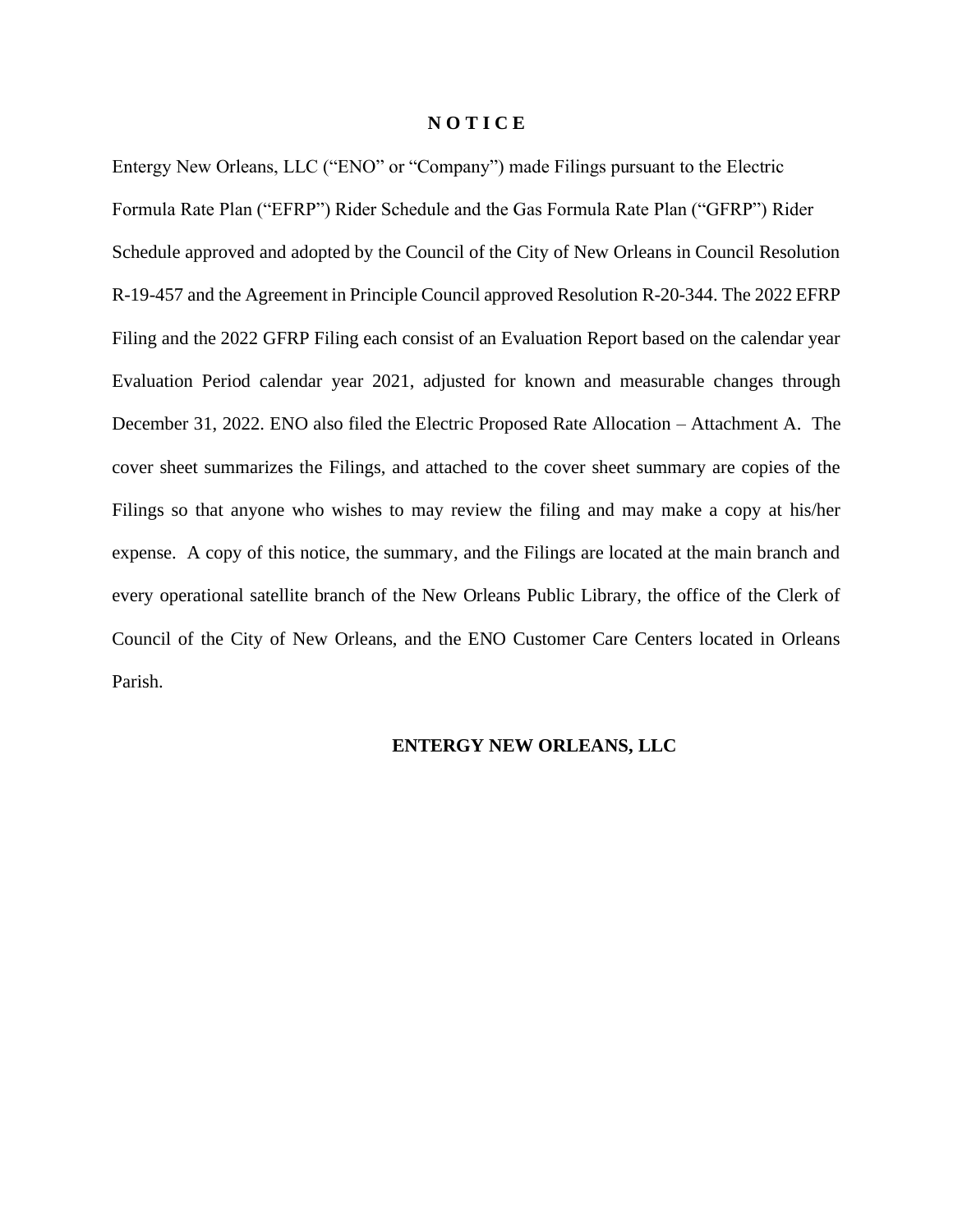### **SUMMARY OF ENTERGY NEW ORLEANS, LLC ELECTRIC AND GAS FORMULA RATE PLAN FILINGS PURSUANT TO THE ELECTRIC FORMULA RATE PLAN RIDER SCHEDULE AND THE GAS FORMULA RATE PLAN RIDER SCHEDULE**

Entergy New Orleans, LLC ("ENO" or "Company") made Filings pursuant to the Electric Formula Rate Plan ("EFRP") Rider Schedule and the Gas Formula Rate Plan ("GFRP") Rider Schedule approved and adopted by the Council of the City of New Orleans in Council Resolution R-19-457 and the Agreement in Principle Council approved in Resolution R-20-344. The 2022 EFRP Filing and the 2022 GFRP Filing each consist of an Evaluation Report based on the calendar year Evaluation Period calendar year 2021, adjusted for known and measurable changes through December 31, 2022. ENO also filed the Electric Proposed Rate Allocation – Attachment A.

With respect to its electric operations, ENO seeks to increase its authorized revenues by \$32.3 million and commence collection of \$4.7 million of revenue previously authorized by the Council. More specifically, the 2022 EFRP Evaluation Report shows an increase in EFRP Revenue of \$37.0 million pursuant to the Council-approved formula. The estimated net effect of the revenue changes on typical monthly electric summer bills are as follows:

| <b>Estimated Typical Monthly Electric Bills</b> |              |               |                      |                       |          |
|-------------------------------------------------|--------------|---------------|----------------------|-----------------------|----------|
| Customer Type                                   | Energy (kWh) | Demand $(kW)$ | <b>Present Rates</b> | <b>Proposed Rates</b> | Variance |
| Residential Legacy                              | 1.000        |               | \$129.41             | \$137.03              | \$7.62   |
| <b>Residential Algiers</b>                      | 1.000        | $\sim$        | \$120.24             | \$127.63              | \$7.39   |
| <b>Small Electric Legacy</b>                    | 9.125        | 50            | \$1,351.21           | \$1,431.22            | \$80.01  |
| <b>Small Electric Algiers</b>                   | 9.125        | 50            | \$1,309.85           | \$1,387.41            | \$77.56  |
| Large Electric Legacy                           | 91,250       | 250           | \$10,090.14          | \$10,635.11           | \$544.97 |
| Large Electric Algiers                          | 91,250       | 250           | \$9,781.26           | \$10,309.54           | \$528.28 |

With respect to its gas operations, the 2022 GFRP Evaluation Report shows an increase in GFRP Revenue of \$3.2 million pursuant to the Council-approved formula. The estimated net effect of the revenue changes on typical monthly gas winter bills are as follows:

| <b>Estimated Typical Monthly Gas Bills</b> |           |                      |                       |          |  |
|--------------------------------------------|-----------|----------------------|-----------------------|----------|--|
| Customer Type                              | Usage     | <b>Present Rates</b> | <b>Proposed Rates</b> | Variance |  |
| Residential                                | 50 CCF    | \$69.09              | \$71.11               | \$2.02   |  |
| Small General                              | 50 MCF    | \$569.47             | \$583.13              | \$13.66  |  |
| Large General                              | 1.000 MCF | \$10,036.03          | \$10,237.16           | \$201.13 |  |

Written comments should be filed with the City Council Utilities Regulatory Office-City Hall, Room 6E07, 1300 Perdido Street, New Orleans, LA 70112. Phone (504) 658-1110 for more information.

# **ENTERGY NEW ORLEANS, LLC**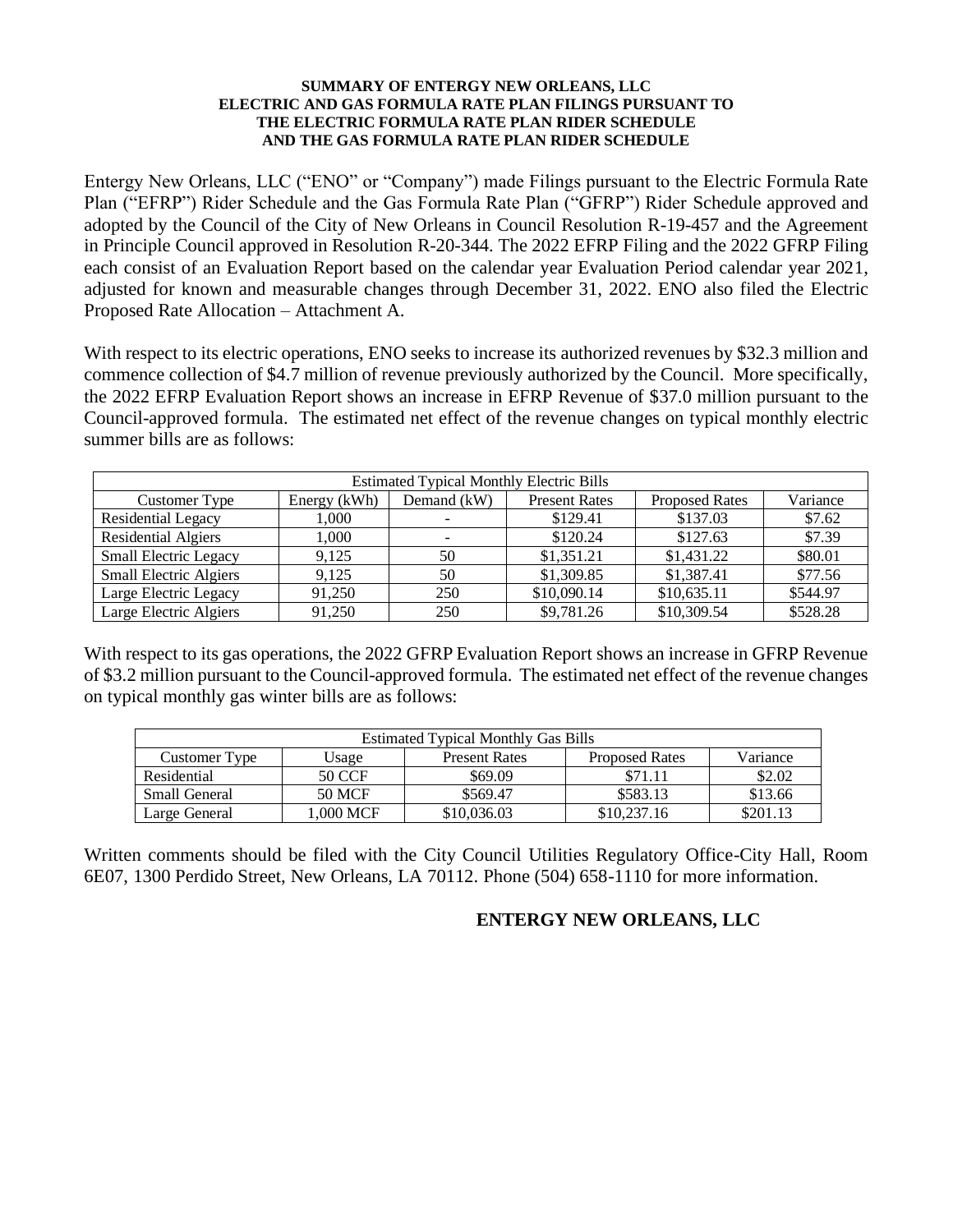

**Entergy New Orleans, LLC** 1600 Perdido Street 70112-1208 P.O. Box 61000 New Orleans, LA 70161-1000 Tel 504-670-3680 Fax 504-670-3615 [cnicho2@entergy.com](mailto:cnicho2@entergy.com)

**Courtney R. Nicholson**

Vice-President – Regulatory and Public Affairs

April 29, 2022

City of New Orleans Public Libraries

## *Re: Revised Application of Entergy New Orleans, LLC for a Change in Electric and Gas Rates Pursuant to Council Resolutions R-15-194 and R-17-504 and for Related Relief,* Council Docket No. UD-18-07

Entergy New Orleans, LLC ("ENO") hereby deposits with the main branch of the New Orleans Public Library and each operating satellite branch for public inspection and copying, at the expense of the person requesting any copies, the following documents that relate to the April 29, 2022 filing on behalf of ENO:

- 1) NOTICE identifying the nature of the documents pertaining to the filing and stating the right of the public to inspect and copy same;
- 2) A cover sheet Summary of ENO's filing summarizing the contents of said filing and describing the effects thereof; and
- 3) Summary of 2022 Electric and Gas Formula Rate Plan Filings and Request for Waiver of Requirements and Other Relief on behalf of Entergy New Orleans, LLC; the 2022 Electric Formula Rate Plan Filing; the Electric Proposed Rate Allocation – Attachment A; and the 2022 Gas Formula Rate Plan Filing.

Sincerely

Country R. Michelson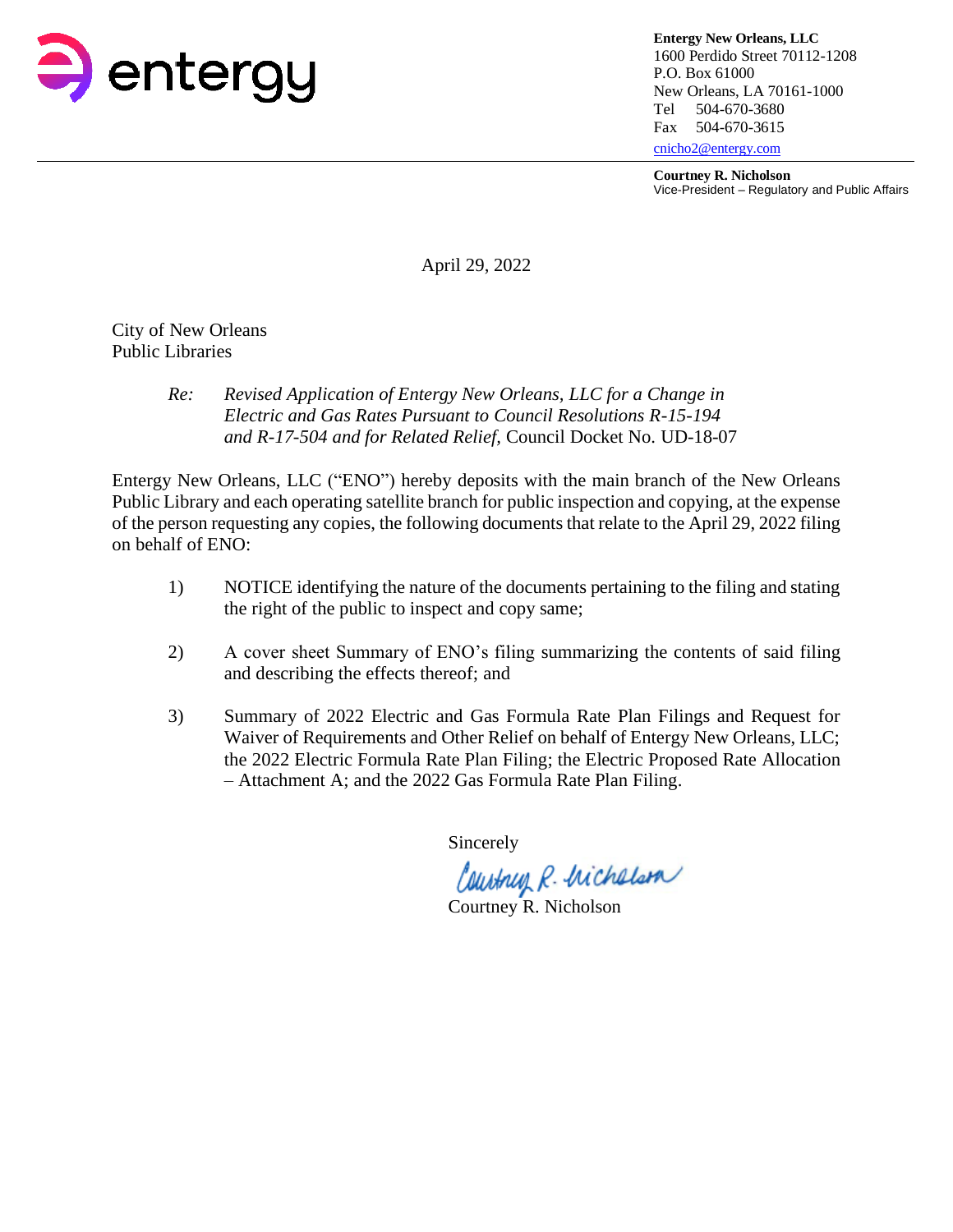

**Entergy New Orleans, LLC** 1600 Perdido Street 70112-1208 P.O. Box 61000 New Orleans, LA 70161-1000 Tel 504-670-3680 Fax 504-670-3615 [cnicho2@entergy.com](mailto:cnicho2@entergy.com)

**Courtney R. Nicholson**

Vice-President – Regulatory and Public Affairs

April 29, 2022

## **VIA ELECTRONIC DELIVERY**

Ms. Lora W. Johnson, CMC, LMMC Clerk of Council Council of the City of New Orleans Room 1E09, City Hall 1300 Perdido Street New Orleans, Louisiana 70112

> **Re:** *Advertisement to be published within one week* in the Official Journal of the City of New Orleans ("the *"Times Picayune"*) of the attached Notice & Summary of Entergy New Orleans, Inc.'s April 29, 2022 Electric and Gas Formula Rate Plan Filings

Dear Ms. Johnson:

Enclosed is a copy of the "Notice and Summary" regarding the above referenced filing of Entergy New Orleans, Inc. This advertisement must be published within one week in the official journal of the City of New Orleans (*"Times Picayune"*). The Times Picayune has an account for Entergy New Orleans, Inc. and can bill the Company directly. Please expedite this advertisement being placed, as it is time sensitive. The Company further requests the notice to be run once a week for three consecutive weeks.

Thank you for your courtesy and assistance with this matter. If you have any questions, I may be reached at (504) 670-3680.

Sincerely,

Courtney R. Michelson

Enclosures

cc: Erin C. Spears

Denise M. Russ – Word documents of Notice & Summary sent by electronic mail to [DMRuss@nola.gov](mailto:DMRuss@nola.gov)